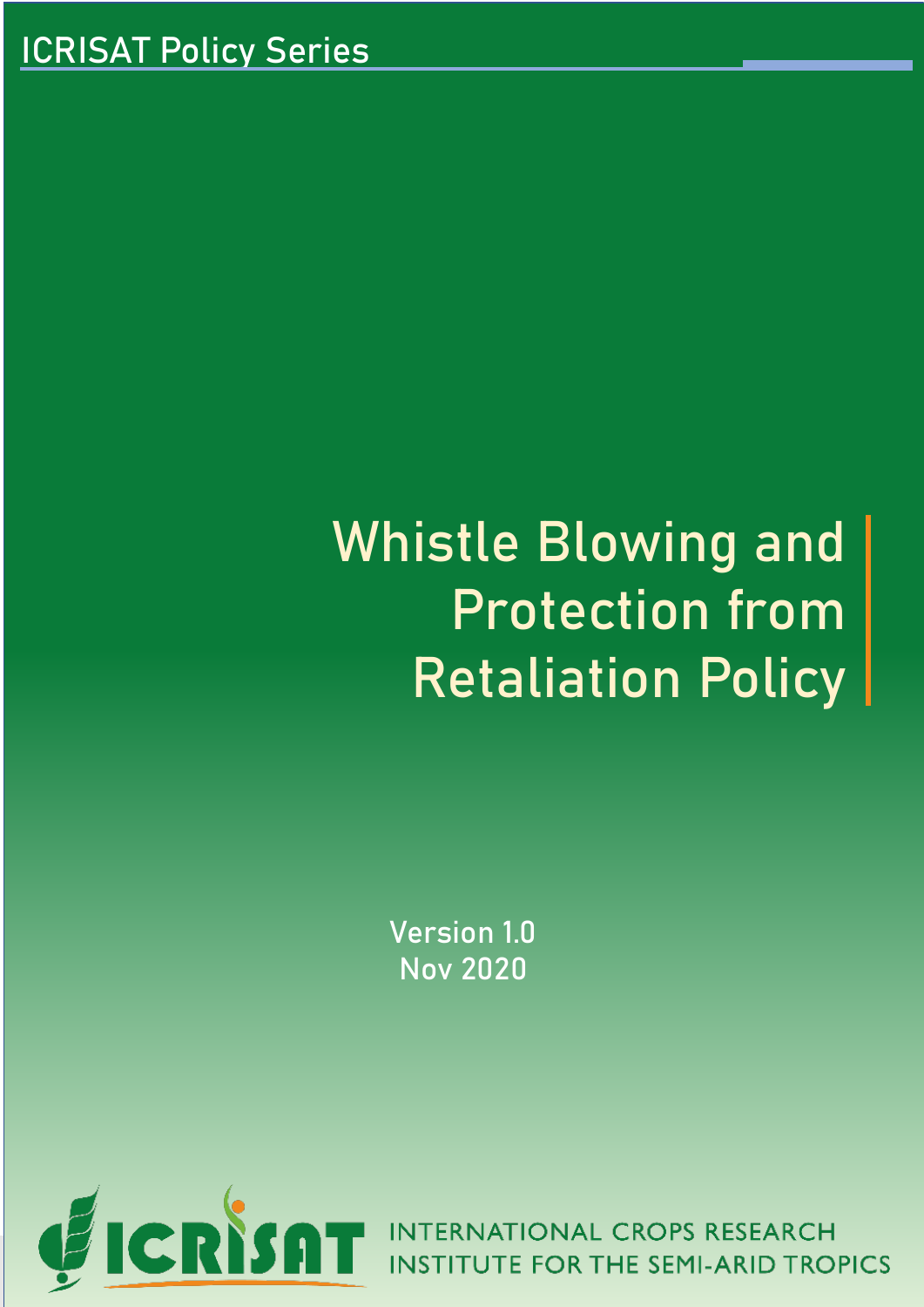

# **Table of Contents**

| 1.    |  |
|-------|--|
| 2.    |  |
| 2.1.  |  |
| 2.2.  |  |
| 2.3.  |  |
| 2.4.  |  |
| 2.5.  |  |
| 3.    |  |
| 3.1.  |  |
| 3.2.  |  |
| 3.3.  |  |
| 3.4.  |  |
| 3.5.  |  |
| 3.6.  |  |
| 3.7.  |  |
| 3.8.  |  |
| 3.9.  |  |
| 3.10. |  |
| 3.11. |  |
| 3.12. |  |
| 3.13. |  |
| 3.14. |  |
| 4.    |  |
| 4.1.  |  |
| 4.2.  |  |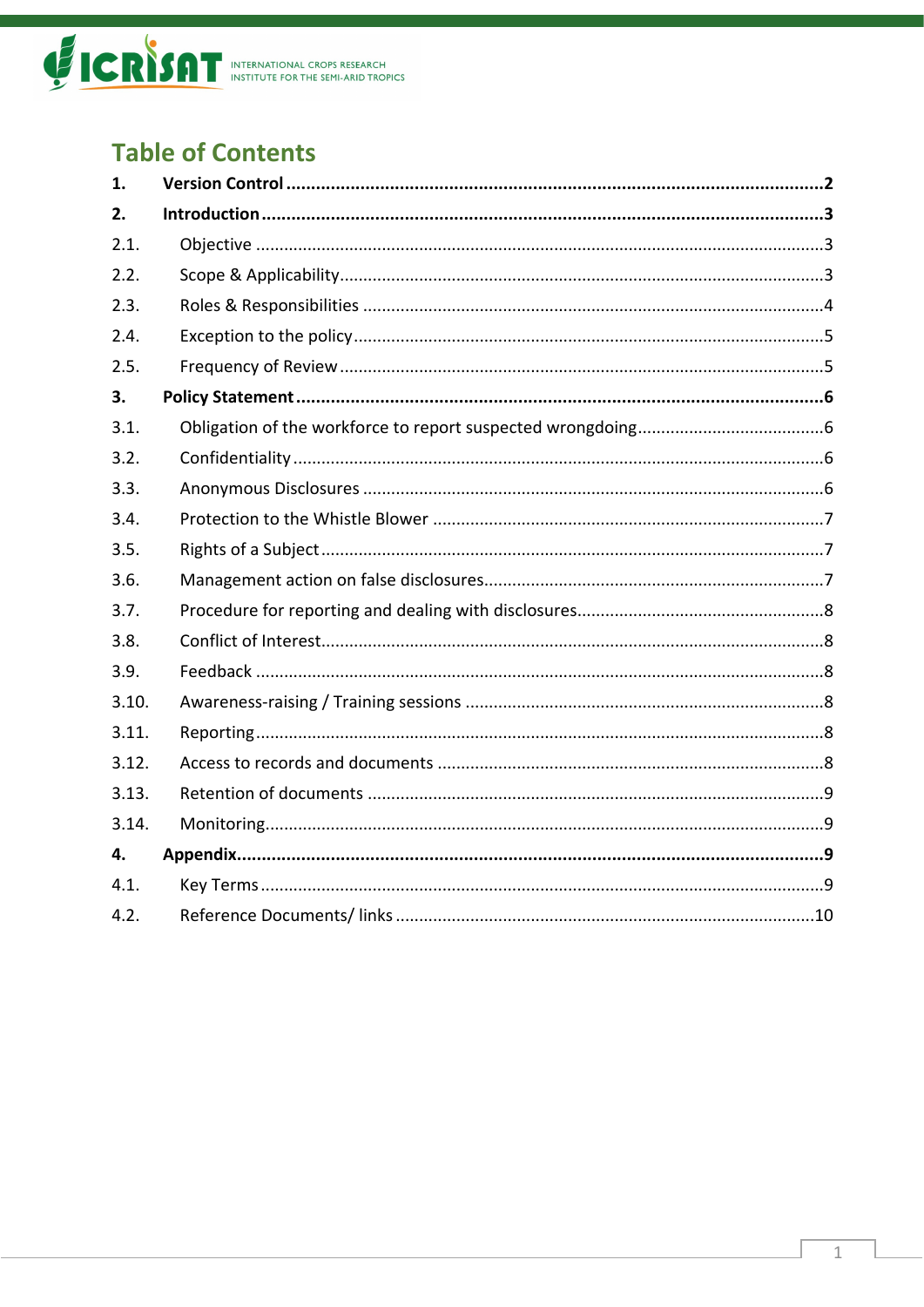

# <span id="page-2-0"></span>**1. Version Control**

#### **Policy Formulation:**

| <b>Policy Category:</b>         | Governance               |
|---------------------------------|--------------------------|
| <b>Policy Formulation date:</b> | September 2020           |
| <b>Policy Approved by:</b>      | Governing Board          |
| <b>Policy Approval date:</b>    | 1 Oct 2020               |
| <b>Policy Roll-out date:</b>    | 1 Nov 2020               |
| <b>Policy Version:</b>          | 1.0                      |
| <b>Policy Owner:</b>            | Director Human Resources |

#### **Policy Amendments:**

| Date | Version <sup>1</sup> | Changes made by | Changes approved by | Description of change |
|------|----------------------|-----------------|---------------------|-----------------------|
|      |                      |                 |                     |                       |
|      |                      |                 |                     |                       |

The Institute reserves the right to amend, suspend or rescind this policy at any time. Whilst, the Institute has made best efforts to define detailed procedures for implementation of this policy, there may be occasions when certain matters are not addressed or there may be lack of clarity in the procedures. Such difficulties or lack of clarity will be resolved in line with the broad intent of the policy, by the Director General or Governing Board Chair (on case to case basis). The Institute may also establish further rules and procedures, from time to time, to give effect to the intent of this policy and further the objective of good corporate governance.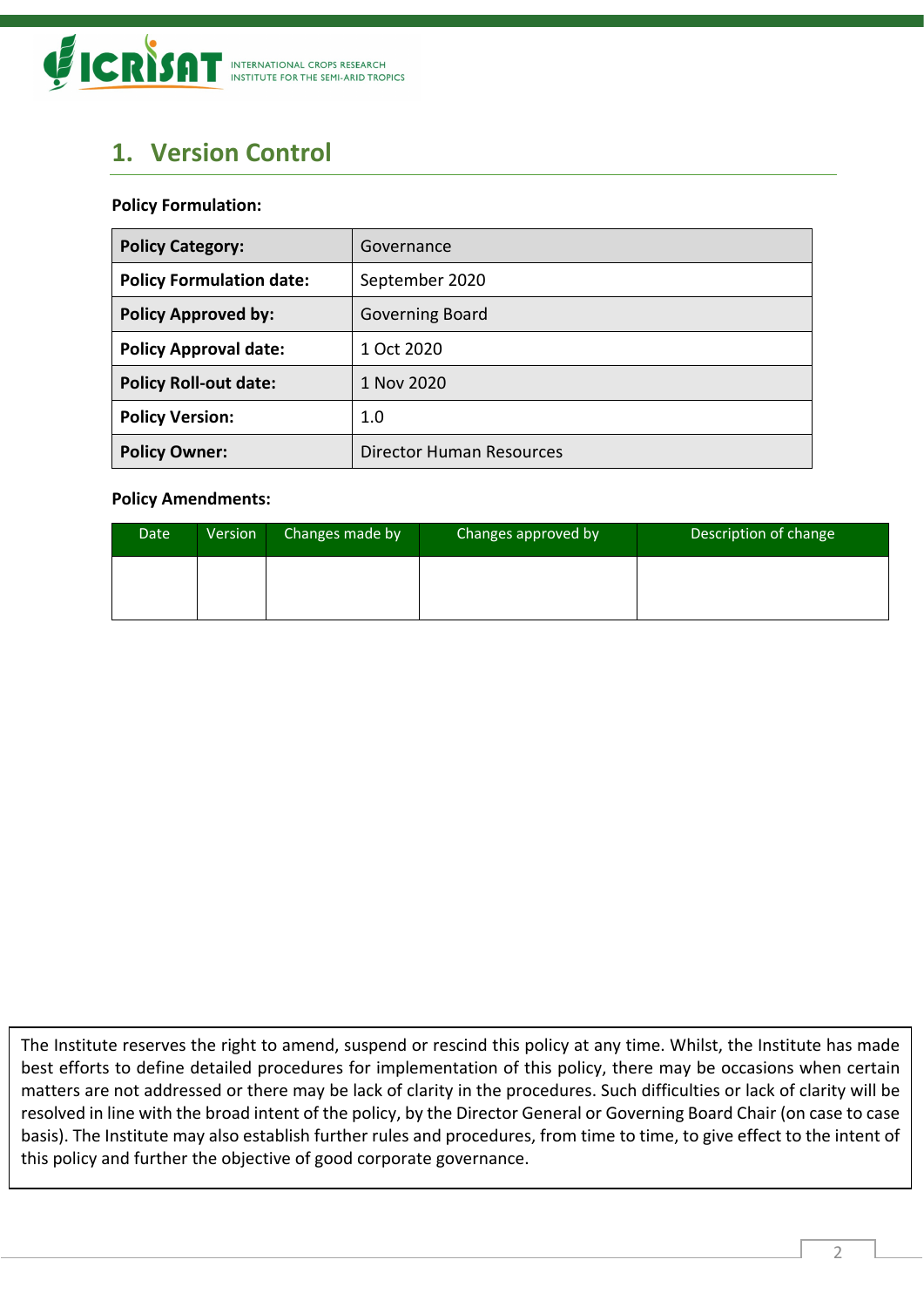

# <span id="page-3-0"></span>**2. Introduction**

ICRISAT ("Institute") is committed to promote the highest ethical standards and maintain a workplace that facilitates open, transparent, fair and objective reporting of concerns/ violations with ethical repercussions. Thus, as part of the overarching Ethics Framework, the Institute has formulated this "Whistle Blowing and Protection from Retaliation Policy" ("Policy").

## <span id="page-3-1"></span>**2.1. Objective**

The objectives of this policy statement are:

- a) To provide a mechanism for raising concerns/ violations which related to a malpractice, impropriety, abuse, unethical behavior or suspected fraud within the Institute
- b) To promote a "Speak up" culture at the Institute and encourage members of workforce to report any actual or suspected wrongdoings
- c) To foster a sense of collective responsibility in safeguarding interests of the Institute
- d) To provide protection from retaliatory actions against the whistle blower

## <span id="page-3-2"></span>**2.2. Scope & Applicability**

- a) This policy is applicable to members of ICRISAT's workforce
- b) This policy also extends to all other stakeholders of ICRISAT including suppliers, project partners, donors, engaging directly or indirectly with ICRISAT
- c) This policy applies to the reporting of any of the following:
	- i. Breach of the Institute's Code of Conduct;
	- ii. Breach of the Institute's Ethics Policy;
	- iii. Financial irregularities, Financial Statement Fraud;
	- iv. Conflict of interest;
	- v. Bribery and corruption;
	- vi. Negligence causing substantial and specific danger to ICRISAT financial assets, health, safety and environment;
	- vii. Manipulation of the Institute's data/records;
	- viii. Disclosure of confidential / proprietary information to unauthorized personnel;
	- ix. Misappropriation of the Institute's funds/assets;
	- x. Abuse of authority;
	- xi. Breach of the Institute polices;
	- xii. Discrimination, harassment complaints (including sexual harassment) and other offensive or disruptive behavior in the workplace;
	- xiii. Any other activities whether unethical or fraudulent in nature and injurious to the interests of the Institute; and
	- xiv. Scientific fraud (e.g. data falsification, plagiarism) or ethical violation (e.g. misuse of data, authorship rights, etc.)
- d) This policy is not intended to cover the following types of reporting:
	- i. Unsubstantiated rumors and hearsay;
	- ii. Personnel issues where members of the workforce have a personal interest in the outcome;
	- iii. Disagreements over policy or management decisions;
	- iv. Disagreements related to the workforce morale, or other workplace matters that do not implicate legal or ethical issues; and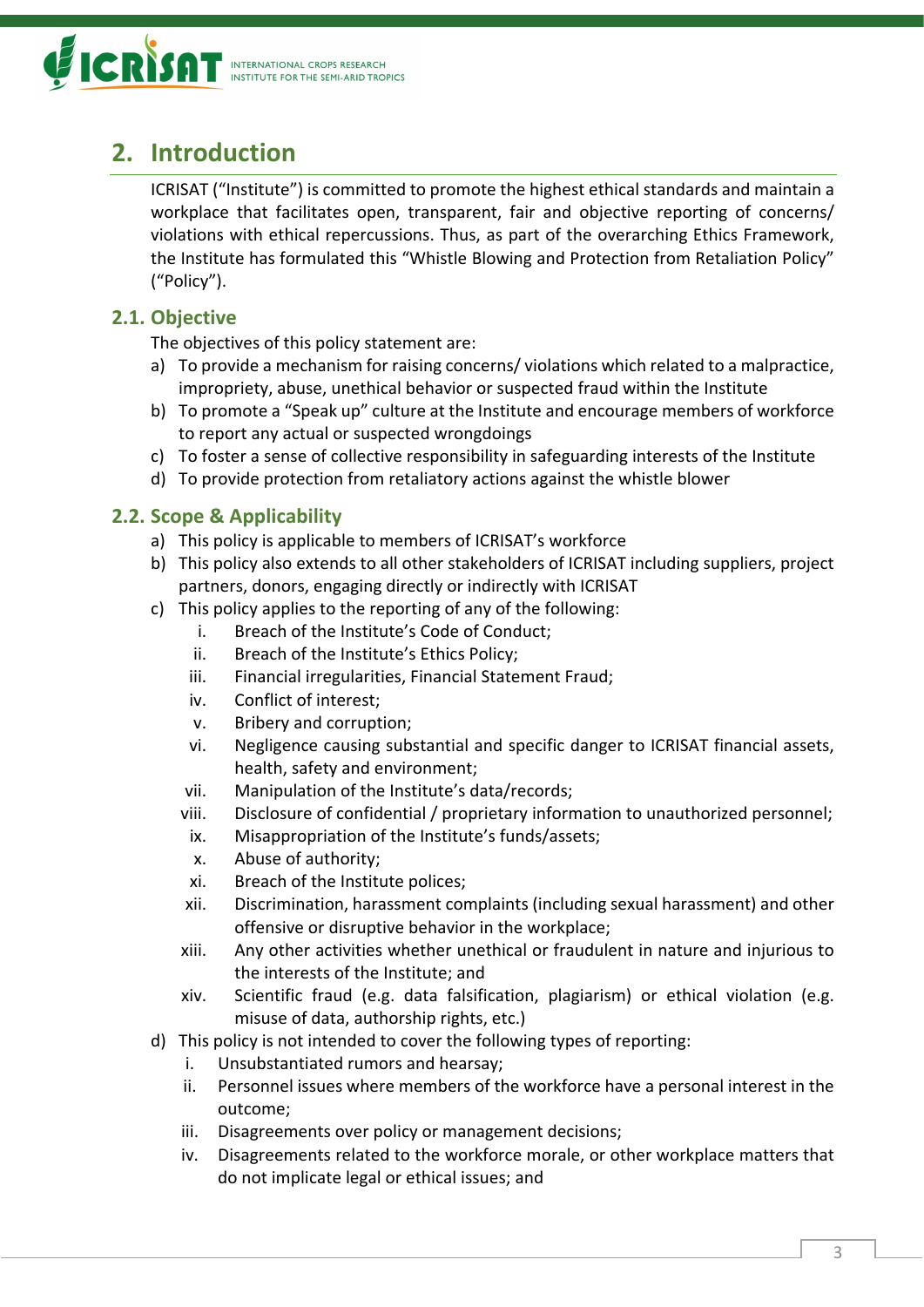

v. Workforce member's grievances over decisions regarding the workforce member's salary and benefits, employment status or other issues related to employment contract terms and conditions.

## <span id="page-4-0"></span>**2.3. Roles & Responsibilities**

- **a) Governing Board:** The Governing Board shall be responsible for providing oversight for implementation of the overarching Ethics Framework of the Institute, of which this Policy forms an integral component.
- **b) Ethics Committee:** This Committee, headed by Director Human Resources, shall be responsible for implementation and monitoring of this Policy, including but not limited to, periodic review of the effectiveness of the whistle blowing mechanism.
- **c) Enquiry Committee:** The Enquiry Committee is an 'as-needed' committee formed by the Ethics Committee for each concern/violation raised under this Policy. The Committee shall be responsible and accountable for the following:
	- i. Conduct the enquiry in a fair and unbiased manner;
	- ii. Ensure complete fact-finding;
	- iii. Maintain strict confidentiality, especially of the whistle blower's identity (if available);
	- iv. Decide on the outcome of the enquiry, whether an improper practice has been committed and if so by whom;
	- v. Recommend an appropriate course of action including disciplinary action; and
	- vi. Record deliberations and document the final report for presentation to the Ethics Committee and where deemed appropriate by the Ethics Committee, to the Governing Board.
- **d) Subjects** have a responsibility not to interfere with the enquiry process. Evidence shall not be withheld, destroyed or tampered with and witnesses shall not be influenced, coached, threatened or intimidated by the Subject(s).
- **e) The whistle blower** shall be responsible for following:
	- i. Bring to the early attention of the Institute any improper practice on which they become aware and have sufficient cause for concern. They should not delay in reporting as it may lead to the loss of evidence and/or a financial loss for the Institute;
	- ii. Follow the outlined procedures for making a disclosure;
	- iii. Co-operate with the Enquiry Committee as needed, and maintain full confidentiality on the matter;
	- iv. Ensure that only genuine and serious issues are reported without abusing the rights under this Policy to settle personal scores or to give vent to malicious intentions.
- **f)** All Enquiry Participants (witnesses and persons who are interviewed, asked to provide information, or otherwise required to participate in an enquiry) should fully cooperate with the Enquiry Committee. Participants should refrain from discussing or disclosing the enquiry process or their testimony to anyone not connected to the enquiry. The participants shall ensure that under no circumstances she/he discusses with the subject the nature of the evidence requested or provided or the testimony given to the Enquiry Committee.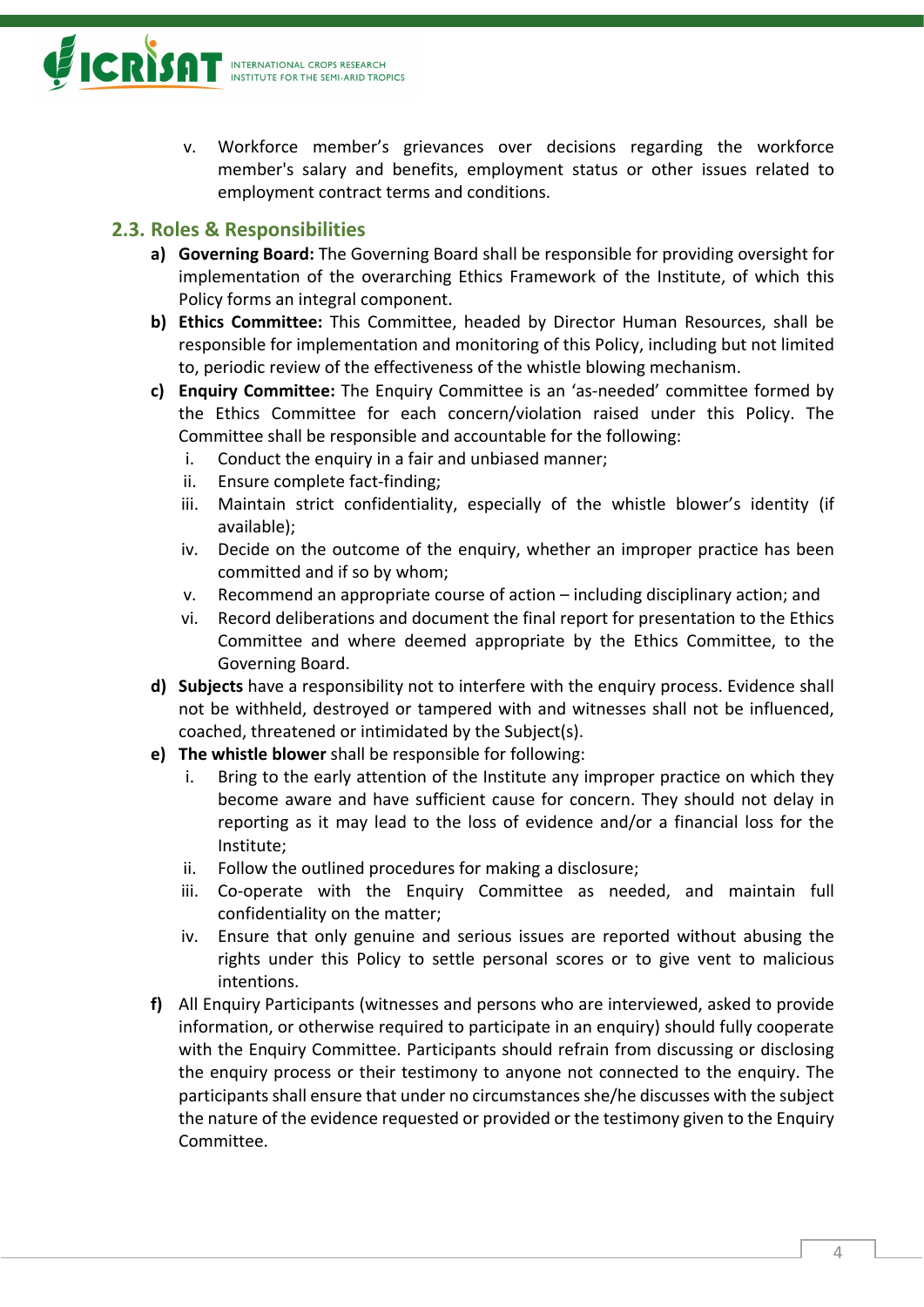

## <span id="page-5-0"></span>**2.4. Exception to the policy**

Any exception to this Policy shall require an approval from Director General (DG) of the Institute and a post facto ratification shall also be obtained from the Governing Board at the next Board meeting. Any exceptions concerning the DG shall be approved by the Governing Board. The Policy Owner shall be informed of these exceptions and he/ she shall maintain a record of these for monitoring purpose.

#### <span id="page-5-1"></span>**2.5. Frequency of Review**

This Policy shall be reviewed by the Policy Owner at least once in every 36-month period from the implementation date or from the date of last review or as directed by the Policy Council.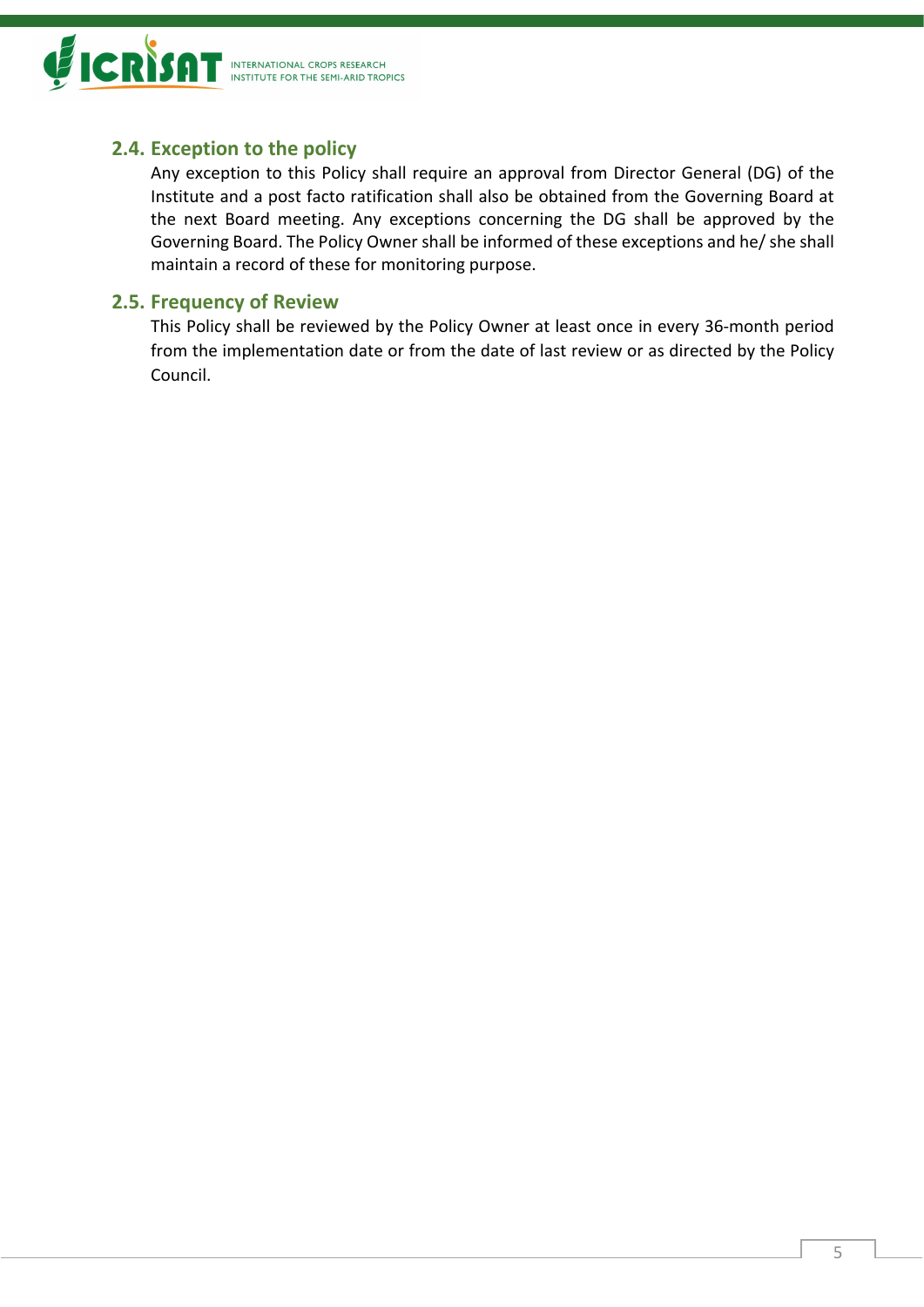

# <span id="page-6-0"></span>**3. Policy Statement**

#### <span id="page-6-1"></span>**3.1. Obligation of the workforce to report suspected wrongdoing**

- a) It is the duty of all members of the workforce to report suspicions of wrongdoing or the failure of one or more members of the workforce to comply with their obligations. An individual who makes such a report (Whistle blower) in good faith has the right to be protected against retaliation.
- b) It is the duty of the member of the workforce to cooperate with enquiries. An individual who cooperates in good faith with the enquiry process has the right to be protected against retaliation.
- c) Retaliation against individuals who have reported misconduct or who have cooperated with the enquiries violates the fundamental obligation of all workforce members to uphold the highest standards of efficiency, competence and integrity and to discharge their functions and regulate their conduct in the best interests of the Institute.
- d) It is the duty of the Institute to address suspected wrongdoing and to take:
	- i. Effective measures in accordance with clause 3.4 to protect the whistle blower from retaliation;
	- ii. Appropriate corrective action to remedy any retaliation against whistle blowers;
	- iii. Adequate disciplinary measures in cases of misconduct, including those making wrongful accusations; and
	- iv. Care to protect under this policy the whistle blower and any enquiry participant, assisting in the said enquiry.
- e) Whistle blowers are not required or expected to act as investigators or fact finders, nor would they determine the appropriate corrective or remedial actions that may be warranted in a given case. Whistle blowers should not act on their own in conducting any enquiry related activities, nor do they have the right to participate in any enquiry related activities other than those requested by the Enquiry Committee.

#### <span id="page-6-2"></span>**3.2. Confidentiality**

The identity of a whistle blower, who comes forward for advice or to report in good faith about suspected wrongdoing shall be well protected. Confidentiality shall only be waived with the express consent of the whistle blower.

In some instances, identity may have to be disclosed, with the consent of the whistle blower, to conduct a thorough enquiry, to manage a case of clear and imminent danger to the 'Subject' or any other individual or to provide the accused with the appropriate and reasonable rights of defense. In such instances, the approval of the Board will be necessary if the whistle blower does not provide his express consent to waive off confidentiality.

#### <span id="page-6-3"></span>**3.3. Anonymous Disclosures**

Whistle blowers are encouraged to put their names to their disclosures to aid appropriate enquiry. However, individuals may wish to raise concerns anonymously. Anonymous reports of wrongdoing are accepted either verbally through the Concern Line or in writing through the Case Management Tool (CMT). It is mandatory for anonymous reports of suspected wrongdoing to provide substantiated supportive evidence that allows confirmation of the background and likelihood of confirming the allegation from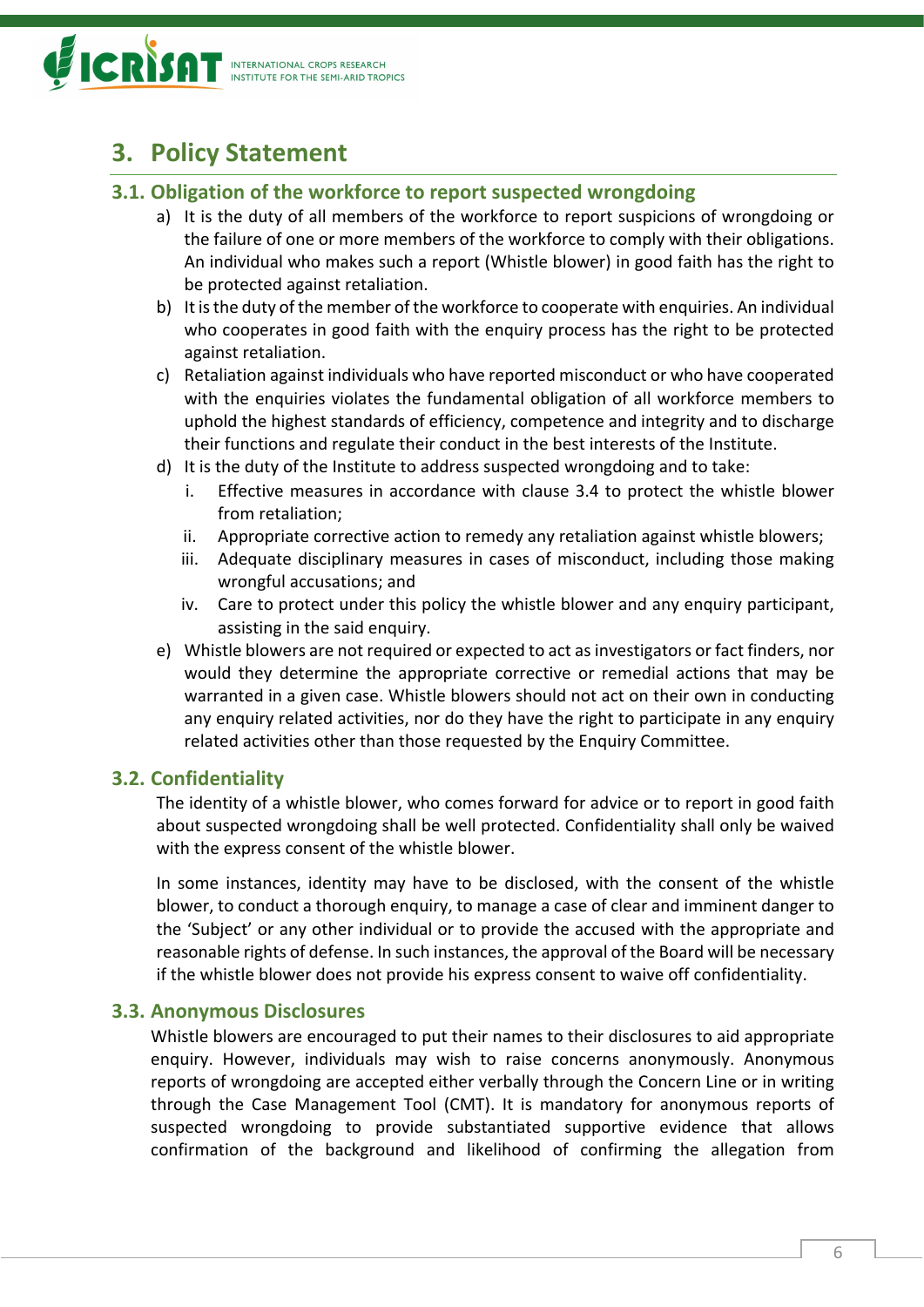

attributable sources. It is noted that protective measures cannot be applied if anonymity is maintained.

#### <span id="page-7-0"></span>**3.4. Protection to the Whistle Blower**

As a result of reporting under this Policy, protection shall be available provided that:

- i. The whistle blower has chosen to identify themselves;
- ii. The communication/ disclosure is made in good faith;
- iii. The whistle blower reasonably believes that information, and any allegations contained in it, are substantially true; and
- iv. The whistle blower is not acting for personal gain.

The Enquiry Committee may exercise judgement to recommend, based on the seriousness, appropriate measures to the Director General to safeguard the interests of, and protect the whistle blower from retaliation at any time from the moment the whistle blower comes forward. Protection measures shall be recommended in consultation with the Ethics Committee and whistle blower and can include, without being limited to, the following on a case-by-case basis with regard to the suspected retaliator:

- i. Temporary re-assignment;
- ii. Transfer to another office or function for which the whistle blower is qualified;
- iii. Placement on special leave with full pay; or
- iv. Any other appropriate action on a case-by-case basis, including security measures.

A workforce member who has participated in misconduct cannot avoid disciplinary action simply by reporting the misconduct and seeking protection under this policy. This policy does not protect the workforce member from an adverse action which occurs independent of her/his disclosure under this Policy, or for alleged wrongful conduct, poor job performance or any other disciplinary action, etc. unrelated to a disclosure made pursuant to this policy. Depending upon the circumstances, a workforce member's reporting and degree of cooperation may be taken into consideration in determining the appropriate disciplinary actions.

#### <span id="page-7-1"></span>**3.5. Rights of a Subject**

- a) Subjects have the right to be heard and the Enquiry Committee must give adequate time and opportunity for the subject to communicate their say on the matter.
- b) Subjects have the right to be informed on the outcome of the investigation and shall be so informed in writing by the Institute after the completion of the enquiry process.
- c) Subjects have no right to ask for or be given information about the identity of the whistle blower, even if it is available.
- d) Subjects have a responsibility not to interfere with the enquiry. Evidence shall not be withheld, destroyed or tampered with and witnesses shall not be influenced, coached, threatened or intimidated by the Subjects.

#### <span id="page-7-2"></span>**3.6. Management action on false disclosures**

A member of the workforce who knowingly makes false allegations of unethical practices or alleged wrongful conduct or raises protected disclosure to settle personal grievance, shall be subject to disciplinary action, up to and including termination of employment, in accordance with the Disciplinary Procedures. Further, this Policy may not be used as a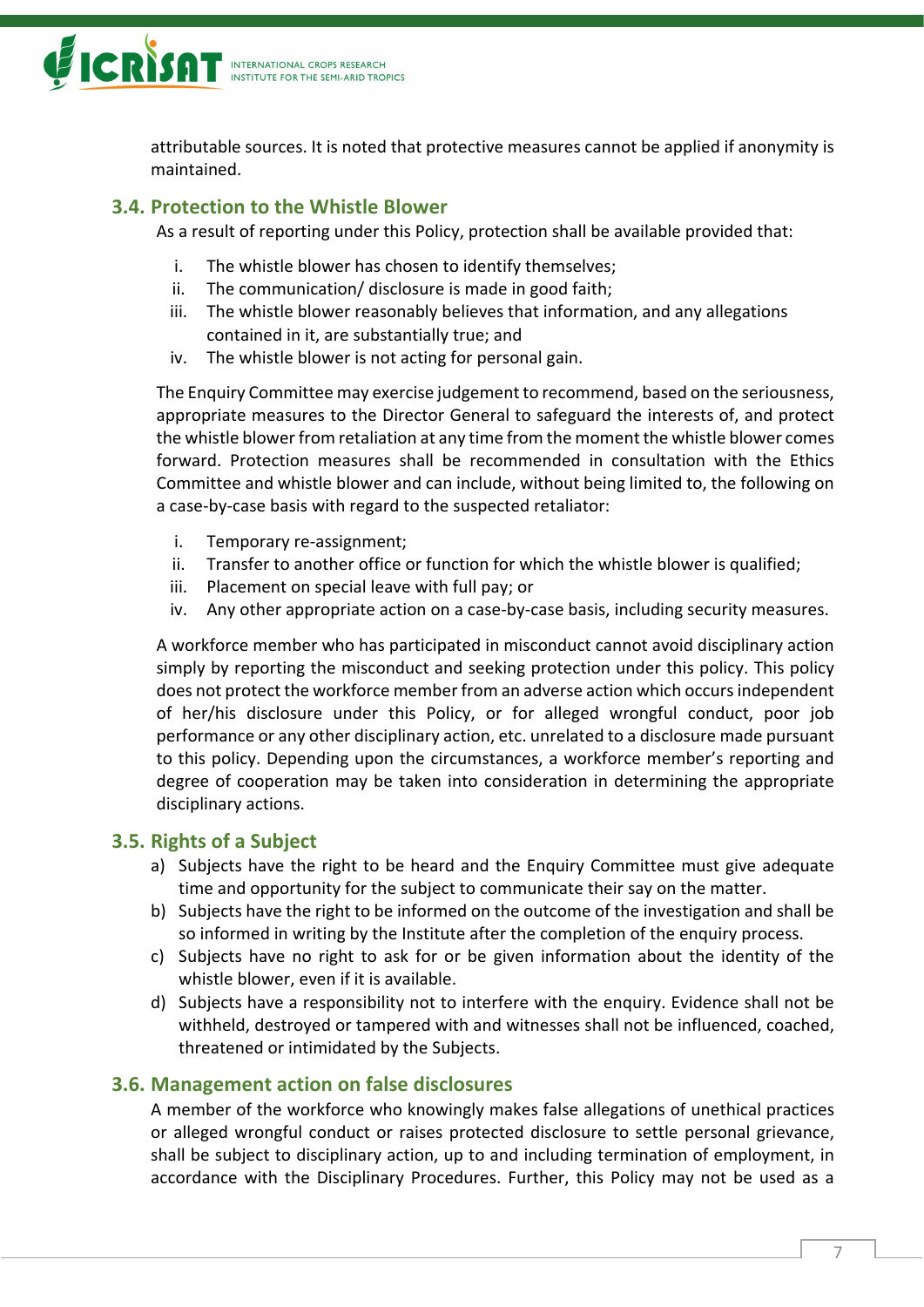

defense by a member of the workforce, against whom an adverse personnel action has been taken, independent of any disclosure made by them and for legitimate reasons or cause under the Institute's policies, procedures and/or guidelines.

#### <span id="page-8-0"></span>**3.7. Procedure for reporting and dealing with disclosures**

ICRISAT, through its 'Concern Resolution Procedure', provides multiple avenues to whistle blowers to raise protected disclosures. The Concern Resolution Procedure can be used to report multiple concerns such as, Protected Disclosures, Grievances, and Complaints of discrimination, bullying, victimization and harassment.

#### <span id="page-8-1"></span>**3.8. Conflict of Interest**

If an actual or potential conflict of interest exists, making it prudent for the Enquiry Committee members to recuse themselves from undertaking the preliminary prima facie review of a case, the Enquiry Committee and the Ethics Committee in consultation with the Governing Board shall identify an alternative mechanism acceptable to the whistle blower.

#### <span id="page-8-2"></span>**3.9. Feedback**

Whistle blowers are entitled to receive information about the status of the enquiry process. The Enquiry Committee in consultation with the Ethics Committee should keep the whistle blower informed, in confidence, of the formal status of their case and of the conclusions of the preliminary review. Whistle blowers should receive feedback as much as is appropriate under the circumstances, and subject to policy constraints, on the final outcome of the enquiry.

#### <span id="page-8-3"></span>**3.10.Awareness-raising / Training sessions**

The ICRISAT Human Resources Unit should provide periodic sessions for training and raising awareness on whistle blowing in support of the implementation of this Policy.

#### <span id="page-8-4"></span>**3.11.Reporting**

Upon receipt of the formal concern, the Ethics Committee will provide the relevant details of the case to the DG and to members of the Enquiry Committee as per the Institute's Concern Resolution Procedure, unless the case involves the DG or any member of the Ethics Committee (as defined in the Concern Resolution Procedure).

An annual status report on the total number of concerns/violations received under this Policy during the period, with a summary of the findings and the corrective actions taken, will be provided to the Governing Board by the Ethics Committee.

#### <span id="page-8-5"></span>**3.12.Access to records and documents**

All reports and records associated with 'Disclosures' are considered confidential information and access will be restricted to the Enquiry Committee and the Ethics Committee, the DG and the Governing Board, as appropriate. 'Disclosures' and any resulting investigations, reports or resulting actions will generally not be disclosed to the public except as may be required by any legal requirements or regulations or by any Institute policy/procedure/guideline in place at that time.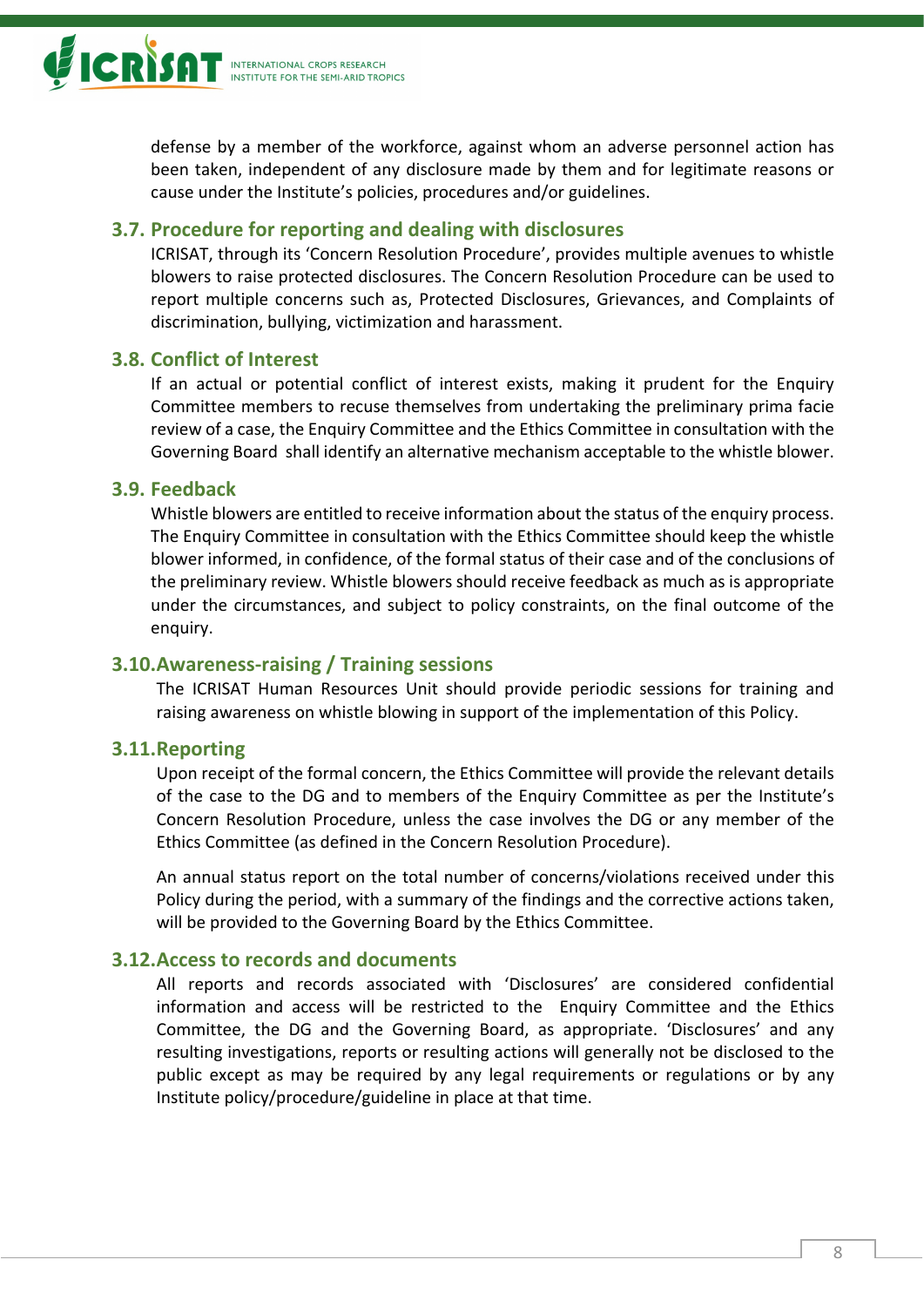

## <span id="page-9-0"></span>**3.13.Retention of documents**

All disclosures in writing or documented along with the results of investigation relating thereto shall be retained in the Case Management Tool, by the Institute for a minimum period of seven years.

#### <span id="page-9-1"></span>**3.14.Monitoring**

- i. The Ethics Committee shall define and implement objective metrics to monitor effectiveness of this Policy and the whistle blowing mechanism of the Institute. These metrics should include (but are not limited to):
	- a. Number of concerns/ violations raised under this Policy
	- b. Number of concerns/ violations found to be 'genuine' post completion of the enquiry process
	- c. Number of open enquiries
	- d. Status of ongoing enquiries
- ii. The Ethics Committee shall include a summary of performance against the metrics defined in the annual status report presented to the Board.

# <span id="page-9-2"></span>**4. Appendix**

#### <span id="page-9-3"></span>**4.1. Key Terms**

| <b>Term</b>                                       | <b>Definition</b>                                                                                                                                                                                                                                                                                                                                                                                                                                                                                                                                          |
|---------------------------------------------------|------------------------------------------------------------------------------------------------------------------------------------------------------------------------------------------------------------------------------------------------------------------------------------------------------------------------------------------------------------------------------------------------------------------------------------------------------------------------------------------------------------------------------------------------------------|
| <b>Case Management</b>                            | A secure platform to register formal concerns and complaints as per                                                                                                                                                                                                                                                                                                                                                                                                                                                                                        |
| Tool                                              | the Concern Resolution Process.                                                                                                                                                                                                                                                                                                                                                                                                                                                                                                                            |
| <b>Disciplinary Action</b>                        | Any action that can be taken on the completion of/ during the<br>enquiry proceedings including but not limited to a warning,<br>imposition of fine, suspension from official duties or any such action<br>as is deemed to be fit considering the gravity of the matter.                                                                                                                                                                                                                                                                                    |
| <b>Good Faith</b>                                 | A member of the Institute's workforce shall be deemed to be<br>communicating in 'good faith' if there is a reasonable basis for<br>communication of unethical practices or any other alleged wrongful<br>conduct. Good Faith shall be deemed lacking when the member of<br>workforce does not have personal knowledge on a factual basis for<br>the communication or where s/he knew or reasonably should have<br>known that the communication about the unethical and improper<br>practices or alleged wrongful conduct is malicious, false or frivolous. |
| <b>Institute</b>                                  | International Crops Research Institute for the Semi-Arid Tropics<br>(ICRISAT)                                                                                                                                                                                                                                                                                                                                                                                                                                                                              |
| <b>Policy Council</b>                             | A council consisting of nominated members from the ICRISAT<br>Executive Team, constituted for ensuring compliance with the policy<br>management framework of ICRISAT.                                                                                                                                                                                                                                                                                                                                                                                      |
| <b>Protected Disclosure/</b><br><b>Disclosure</b> | A concern raised via the concern line number or on the Case<br>Management Tool made in good faith that discloses or demonstrates<br>information that may evidence illegal, unethical or improper activity.<br>Protected disclosures/ disclosures should be factual and not<br>speculative in nature.                                                                                                                                                                                                                                                       |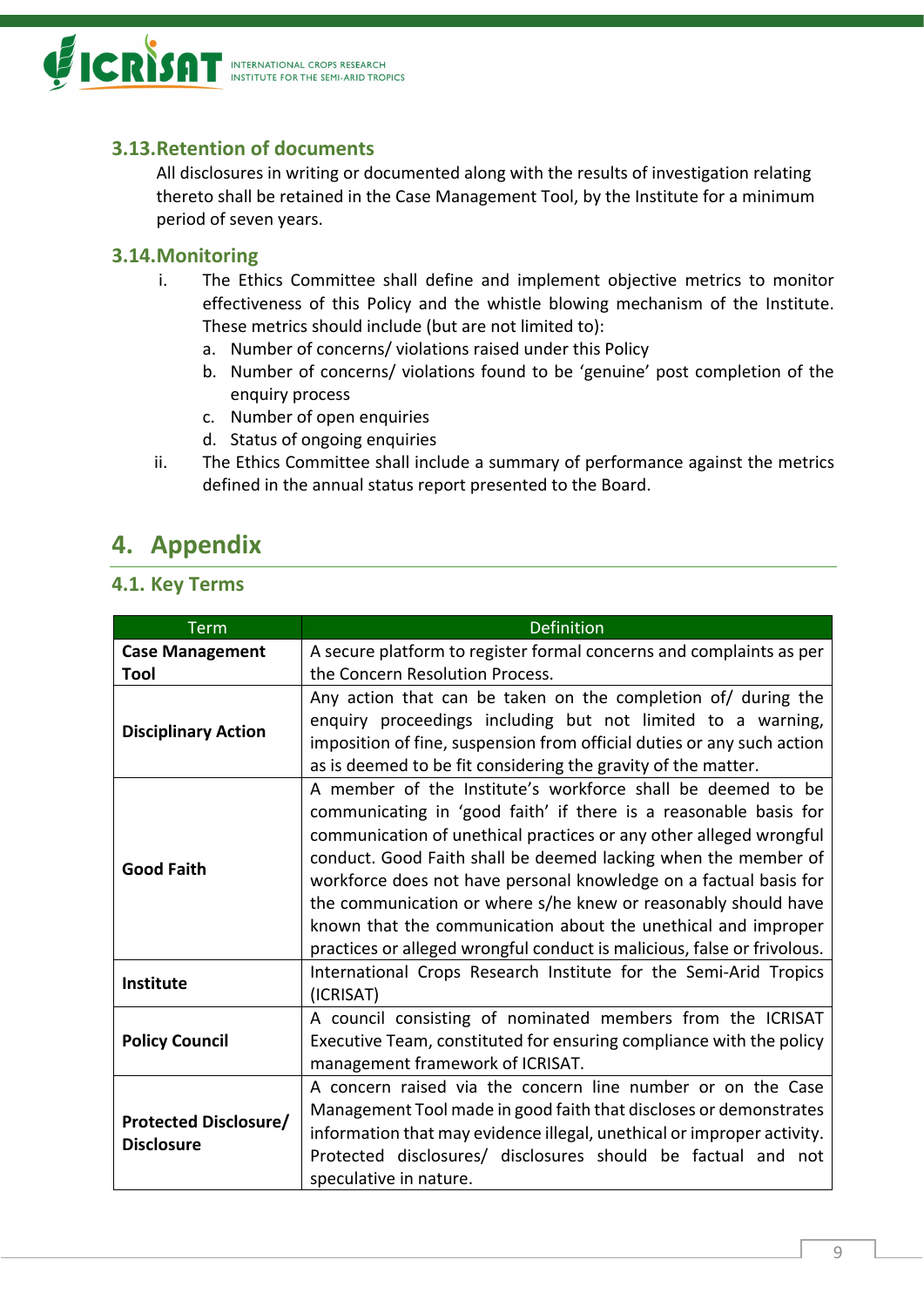

| <b>Retaliation</b>    | A direct or indirect administrative decision and/or action that<br>adversely affects the employment or working conditions of a whistle<br>blower. Such action is taken for the purpose of punishing,<br>intimidating or injuring the whistle blower because the whistle<br>blower has:<br>Reported suspected wrongdoing that implies a significant<br>risk to the Institute; and/or<br>Cooperated with a duly authorized audit or an investigation<br>of a report of wrongdoing.<br>Retaliation can include (without being limited) to:<br>Harassment;<br>٠<br>Discrimination;<br>٠<br>Unsubstantiated negative performance appraisals;<br>$\bullet$<br>Unjustified contractual changes: termination, demotion,<br>$\bullet$<br>reassignment or transfer;<br>Unjustified modification of duties;<br>$\bullet$ |
|-----------------------|---------------------------------------------------------------------------------------------------------------------------------------------------------------------------------------------------------------------------------------------------------------------------------------------------------------------------------------------------------------------------------------------------------------------------------------------------------------------------------------------------------------------------------------------------------------------------------------------------------------------------------------------------------------------------------------------------------------------------------------------------------------------------------------------------------------|
|                       | Unjustified non-authorization of holidays and other leave<br>٠<br>types;                                                                                                                                                                                                                                                                                                                                                                                                                                                                                                                                                                                                                                                                                                                                      |
|                       | Unjustified termination or compensation decreases, or<br>٠<br>poor work assignments or threats of physical harm                                                                                                                                                                                                                                                                                                                                                                                                                                                                                                                                                                                                                                                                                               |
|                       | Malicious delays in authorizing travel, or the provision of<br>$\bullet$<br>entitlements;                                                                                                                                                                                                                                                                                                                                                                                                                                                                                                                                                                                                                                                                                                                     |
|                       | Threat to the whistle blower, their family and/or property<br>٠<br>including threats that may come from outside ICRISAT.                                                                                                                                                                                                                                                                                                                                                                                                                                                                                                                                                                                                                                                                                      |
|                       | Retaliation will be treated as gross misconduct and is subject to<br>appropriate disciplinary action.                                                                                                                                                                                                                                                                                                                                                                                                                                                                                                                                                                                                                                                                                                         |
| Subject               | A person or group of persons against, or in relation to whom, a<br>protected disclosure is made or evidence gathered during the course                                                                                                                                                                                                                                                                                                                                                                                                                                                                                                                                                                                                                                                                        |
|                       | of an enquiry under this Policy                                                                                                                                                                                                                                                                                                                                                                                                                                                                                                                                                                                                                                                                                                                                                                               |
| <b>Whistle Blower</b> | May include any member of the workforce of the Institute or any<br>other stakeholder of ICRISAT who raises a concern/ violation under                                                                                                                                                                                                                                                                                                                                                                                                                                                                                                                                                                                                                                                                         |
|                       | this Policy                                                                                                                                                                                                                                                                                                                                                                                                                                                                                                                                                                                                                                                                                                                                                                                                   |
|                       | Refers to particular individuals who have a contractual relationship<br>with ICRISAT such as members of Regular Staff Cadres, members of                                                                                                                                                                                                                                                                                                                                                                                                                                                                                                                                                                                                                                                                      |
| <b>Workforce</b>      | the Non-Regular Special Assignments category, members of Short-                                                                                                                                                                                                                                                                                                                                                                                                                                                                                                                                                                                                                                                                                                                                               |
|                       | term contracts, members of Job-contracts, Learner-Participants and                                                                                                                                                                                                                                                                                                                                                                                                                                                                                                                                                                                                                                                                                                                                            |
|                       | Third-party contractors; regardless of their position, type of<br>employment, or location.                                                                                                                                                                                                                                                                                                                                                                                                                                                                                                                                                                                                                                                                                                                    |
|                       |                                                                                                                                                                                                                                                                                                                                                                                                                                                                                                                                                                                                                                                                                                                                                                                                               |

## <span id="page-10-0"></span>**4.2. Reference Documents/ links**

- A. Ethics Policy
- B. Code of Conduct
- C. Concern Resolution Procedure